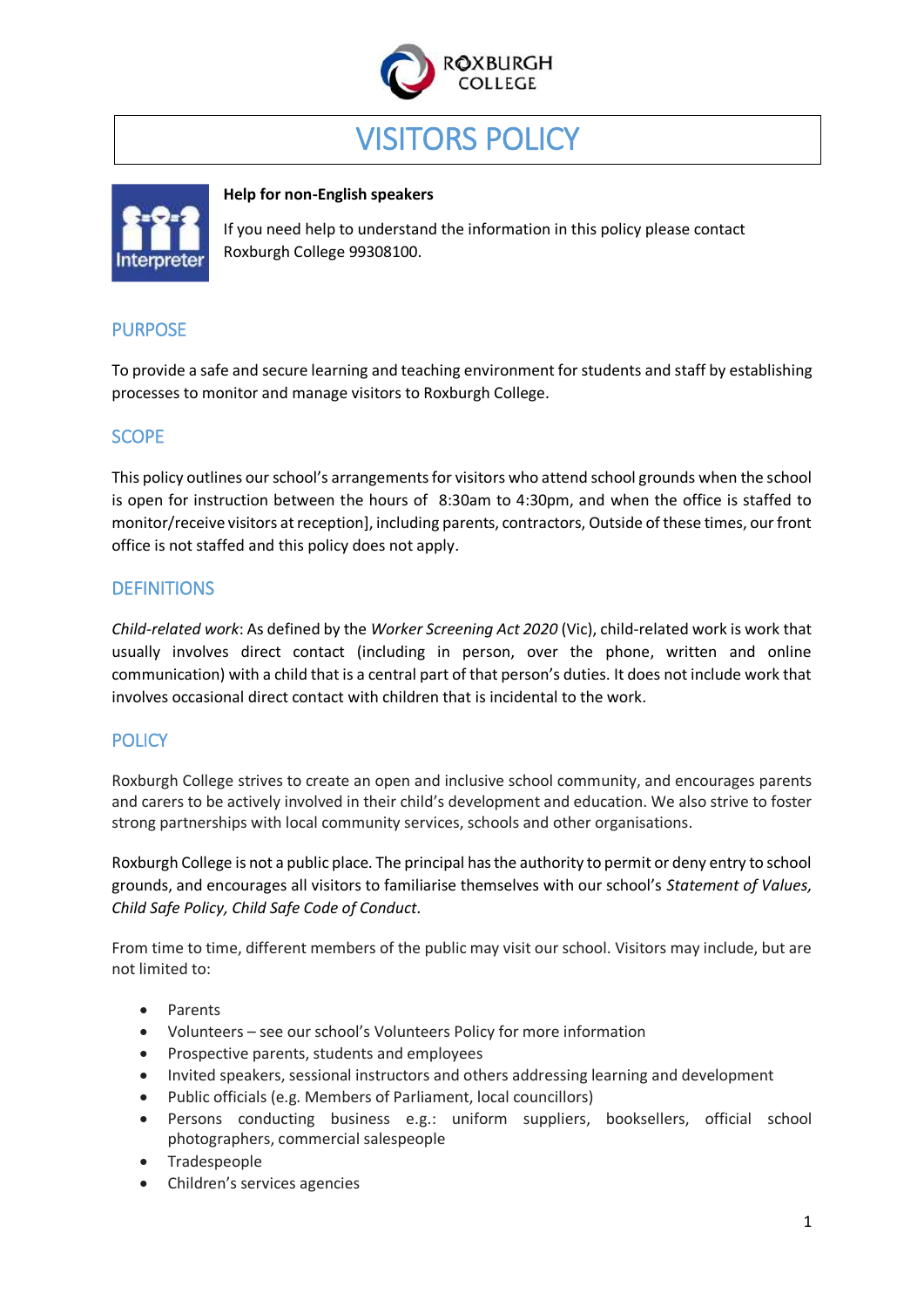- Department of Health and Human Services workers
- Victoria Police
- Persons authorised to enter school premises (e.g. Worksafe inspectors, health officers etc)
- Other Department of Education and Training staff (including allied health staff) or contractors
- NDIS therapists or other allied health or health practitioners

#### Sign in procedure

All visitors to Roxburgh College are required to report to the school office on arrival (see exceptions below in relation to parents/carers). Visitors must record their name, date and time of visit and purpose of visit on the electronic visitor's system.

- Provide proof of identification to office staff upon request
- Produce evidence of their valid Working with Children Clearance where required by this policy (see below)
- Wear a visitor's name tag at all times
- Follow instruction from school staff and abide by all relevant school policies relating to appropriate conduct on school grounds including [insert relevant policies eg: Child Safety Code of Conduct, Respect for School Staff, Statement of Values etc] as well as Department policies such as the [Sexual Harassment Policy](https://www2.education.vic.gov.au/pal/sexual-harassment/overview) and [Workplace Bullying Policy](https://www2.education.vic.gov.au/pal/workplace-bullying/policy)
- Return to the office upon departure, sign out and return visitor's name tag Roxburgh College will ensure that our school's Child Safety Code of Conduct is available and visible to visitors when they sign in.

#### **COVID-19 vaccination information**

Under the directions issued by the Victorian Chief Health Officer, visitors attending school to work are required to be vaccinated or provide evidence that they are medically excepted. Our school is required to collect, record and hold vaccination information from relevant visitors to ensure they meet these requirements.

Department policy also requires us to ensure parents and carers and other adult visitors are vaccinated or medically excepted before entering school buildings and when attending outdoor gatherings and events.

For further information on this process, refer to COVID-19 Vaccination Status Register – Visitors and Volunteers Working on School Sites - Roxburgh College COVID-19 Vaccination Status Register for Visitors and Volunteers Working on School Sites

Covid-19-vaccination-status-register-visitors-and-volunteers

For Department policy on COVID-19 mandatory vaccinations for visitors, including advice on the type of information that schools are required to collect, record and hold, refer to:

COVID-19 Vaccinations – [Visitors and Volunteers on School Sites](https://www2.education.vic.gov.au/pal/covid-19-vaccinations-visitors-volunteers/policy)

#### **Working with Children Clearance**

For Working with Children (WWC) Check and other suitability check requirements relating to parents/carers and other volunteers working with students please see our Volunteers Policy.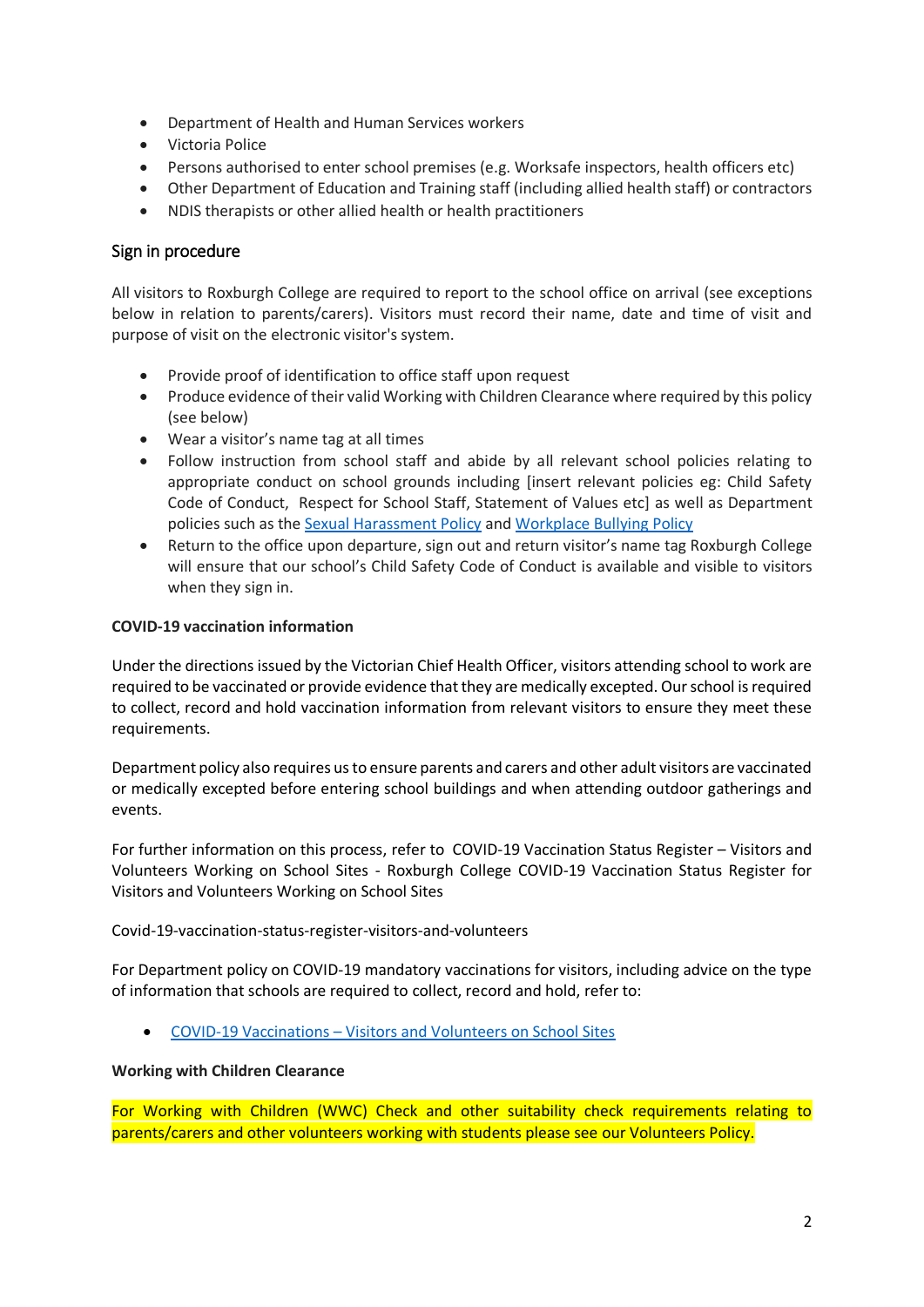All visitors who are engaged in **child-related work** (see definition above) must have a valid WWC Clearance.

In some circumstances, visitors to Roxburgh College who are **not** engaged in child-related work will also be required to produce a valid WWC Clearance depending on the particular circumstances of their visit. For example, Roxburgh College will require a valid WWC Clearance for:

- **visitors who will be working regularly with children** during the time they are visiting, even though direct contact with children is not a central part of their normal duties
- **visitors (e.g. contractors)**, who will regularly be performing unsupervised work at the school during school hours or any other time where children are present. Further background checks, including references, may also be requested at the discretion of the Principal.

Visitors who will be working in areas away from students (e.g. a visiting auditor who will be located in the front office with administration staff) or who will be supervised and accompanied by a staff member during their visit (e.g. a Member of Parliament, a journalist, a prospective parent on a school tour) will not be required to have a WWC Clearance.

Sworn Victoria Police officers or sworn Australian Federal Police officers are exempt from requiring a WWC Check, but may be asked to verify that they are sworn officers by providing proof of identification.

#### Invited speakers and presenters

On occasion, Roxburgh College may invite external speakers or providers to deliver incursions, presentations, workshops and special programs for our students. Consistent with Department of Education and Training requirements, Roxburgh College will:

- ensure that the content of presentations and programs by external providers contributes to the educational development of our students and is consistent with curriculum objectives
- ensure that any proposed visit, programs or content delivered by visitors complies with the requirement that education in Victorian government schools is secular and is consistent with the values of public education, Department policies and the *Education and Training Reform Act 2006* (Vic). In particular, programs delivered by visitors are to be delivered in a manner that supports and promotes the principles and practice of Australian democracy including a commitment to:
	- o elected government
	- o the rule of law
	- $\circ$  equal rights for all before the law
	- o freedom of religion, speech and association
	- o the values of openness and tolerance
	- o respect the range of views held by students and their families.

#### Parent visitors

We understand that there may occasionally be a reason why a parent or carer may want to speak to or see their child at school, during school hours.